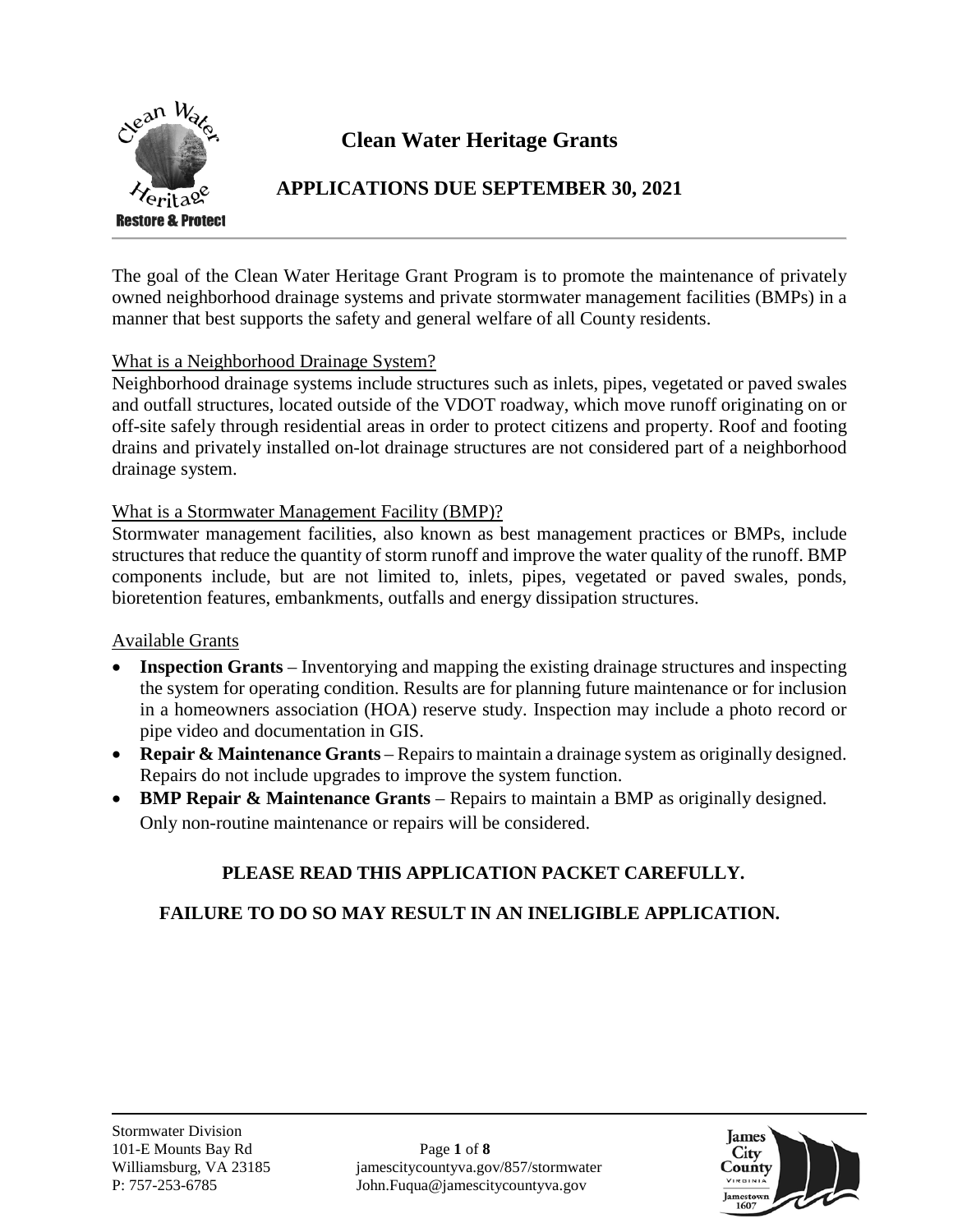Documents and Information Needed to Complete This Application

The following items will be necessary in order to successfully complete this application. Incomplete applications will not be considered. Potential applicants are encouraged to meet with Stormwater staff in advance of the application due date.

- 1. A copy of the subdivision plat showing the area in question. These can usually be found at [https://property.jamescitycountyva.gov/JamesCity/Account/Logon.](https://property.jamescitycountyva.gov/JamesCity/Account/Logon) The purpose of the plat is to determine the responsible party for any easements in the vicinity of the proposed project.
- 2. A signed copy of the Declaration of Covenants, Inspection /Maintenance of Drainage System Form. If an agreement was not previously executed and available, applicants can download the form at [https://www.jamescitycountyva.gov/DocumentCenter/Home/View/2148.](https://www.jamescitycountyva.gov/DocumentCenter/Home/View/2148)
- 3. Written authorization from the property owners, either the HOA or private owners, to apply for and negotiate the grant conditions.
- 4. For BMP repairs, applicants must request a copy of the latest BMP inspection report from the Stormwater Division. Only non-routine maintenance repairs will be considered.

General Conditions for Applicants

- 1. All work must be completed within the timeframe specified in the executed grant agreement.
- 2. All drainage repairs will be accomplished in accordance with the James City County Stormwater Drainage Conveyance Systems (Non-BMP related) General Design and Construction Guidelines.

<https://www.jamescitycountyva.gov/DocumentCenter/Home/View/2156>

3. All BMP maintenance and repairs will be accomplished in accordance with the approved asbuilt or construction files for the BMP.

<https://documents.jamescitycountyva.gov/sites/stormwater/SitePages/Home.aspx>

- 4. All BMP maintenance and repairs will be accomplished in accordance with the James City County BMP Operations and Maintenance Manual.
- 5. Projects will require local environmental permitting. Successful applicants will be advised of permit requirements.
- 6. Costs associated with the design, permitting, construction and inspection of the proposed project can be funded as part of the project costs.
- 7. All applicants will be notified whether or not their applications have been accepted for matching grants.
- 8. Reimbursement will be provided to the grantee upon completion of the project and receipt of a completed "Project Reimbursement Form."
- 9. James City County reserves the right to inspect funded projects during construction to ensure compliance with County guidance and policies.
- 10. For assistance with this application or to request a copy of the latest BMP inspection report, call the Stormwater Division at 757-253-6785 or email [John.Fuqua@jamescitycountyva.gov.](mailto:John.Fuqua@jamescitycountyva.gov)

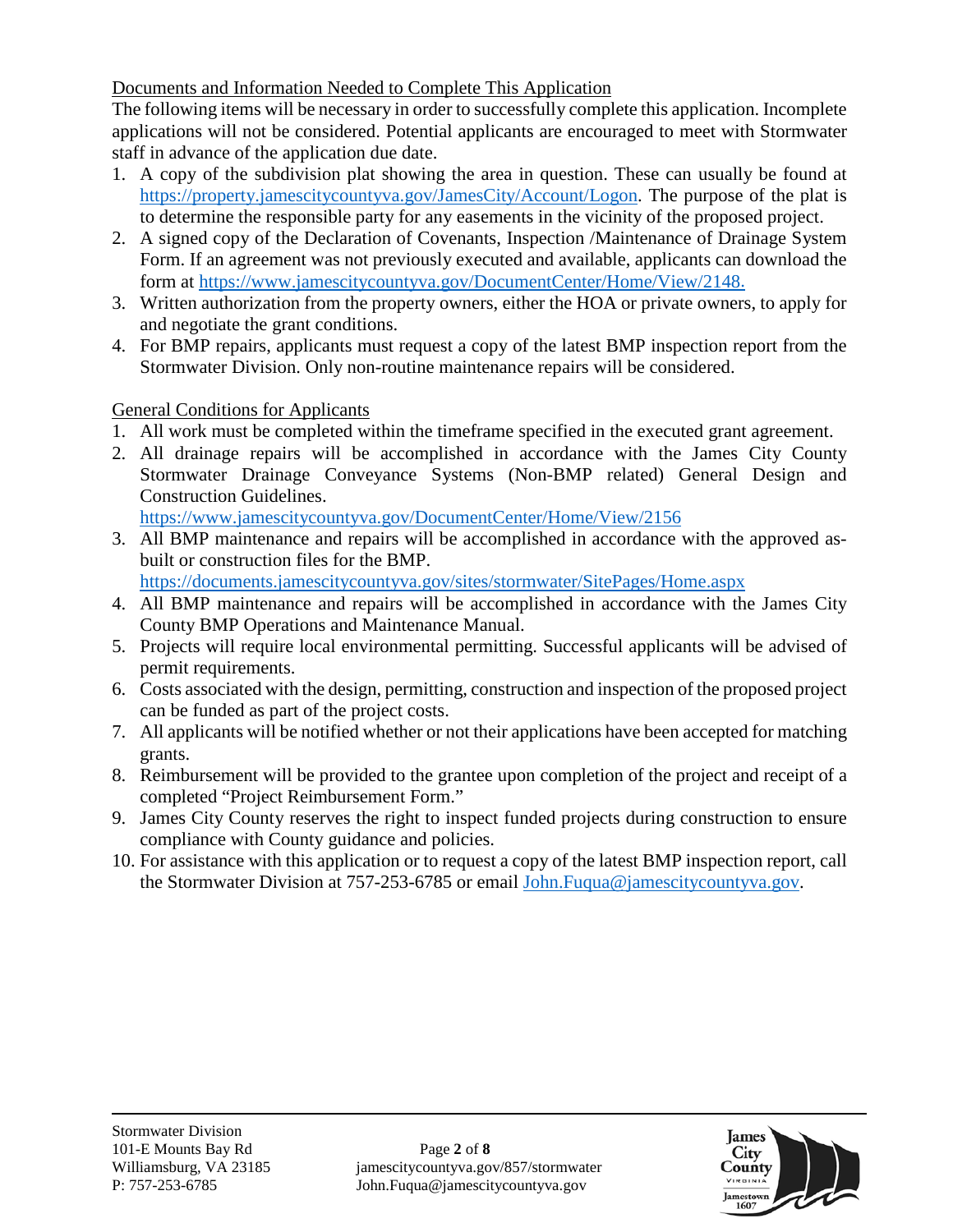#### Special Conditions for Applicants

*For drainage repairs*, a dedicated or undedicated drainage easement must be present on the subdivision plat and include, in whole or in part, the structure(s) needing repair. Alternatively, an outfall from a public roadway must be present that discharges runoff to private property during storms.

- 1. For BMP repairs, the facility must be designated as a water quality facility and have an assigned number on record with the Stormwater Division. Furthermore the facility must be released from the Stormwater and Resource Protection Division, with approved as-built or construction plans on file. (NOTE: this is flexible depending on the age of the BMP  $\&$  the quality of the file data)
- 2. Prior to award of a grant, property owners adjacent to the structure(s) needing repair must provide the County with a one-time, temporary permission to access the infrastructure and the easement for the purpose of repair. The County and/or its designee will provide technical assistance for the repair. The County will not accept the drainage structures into the County's system.
- 3. Prior to award of a grant, a neighborhood must provide to the County the right to enter and inspect the stormwater and drainage facilities located in the generic easements that serve the neighborhood on private property. Access is necessary for the County and/or its designee to assess the infrastructure condition.

#### *Neighborhoods with Mandatory Homeowners Associations (HOAs)*

- 1. Participating HOAs must have a responsible and active association board.
- 2. Through this application, participating HOAs agree to manage the repair or inspection project, securing a minimum of three competitive bids. The County reserves the right to review and approve the bid documents prior to securing quotes and to review solicited quotes upon receipt. The HOA must accept the lowest responsive and responsible qualified bid.
- 3. Through this application, participating HOAs funded for inspection grants provide to the County the right to enter and inspect the stormwater and drainage facilities located in the drainage easements that serve the neighborhood.

#### Funding Criteria

Applications will be evaluated using the following criteria including 270 maximum points.

| <b>Intended Result</b>                                 | <b>Maximum Value</b> |
|--------------------------------------------------------|----------------------|
| PROPOSED PROJECT WILL:                                 |                      |
| Reduce potential for human <i>injury or illness</i>    | 30                   |
| Mitigate damage from runoff due to failed structure(s) | 30                   |
| Mitigate impacts from ongoing erosion                  | 30                   |
| Mitigate offsite impacts from failed structures        | 30                   |
| Address damage potential to residential lots           | 30                   |
| Address damages per residential lot                    | 30                   |
| Address runoff contributed from off-site               | 30                   |
| Implement an HOA reserve study                         | 30                   |
| Support long-term maintenance of drainage system       | 30                   |

Williamsburg, VA 23185 jamescitycountyva.gov/857/stormwater P: 757-253-6785 John.Fuqua@jamescitycountyva.gov

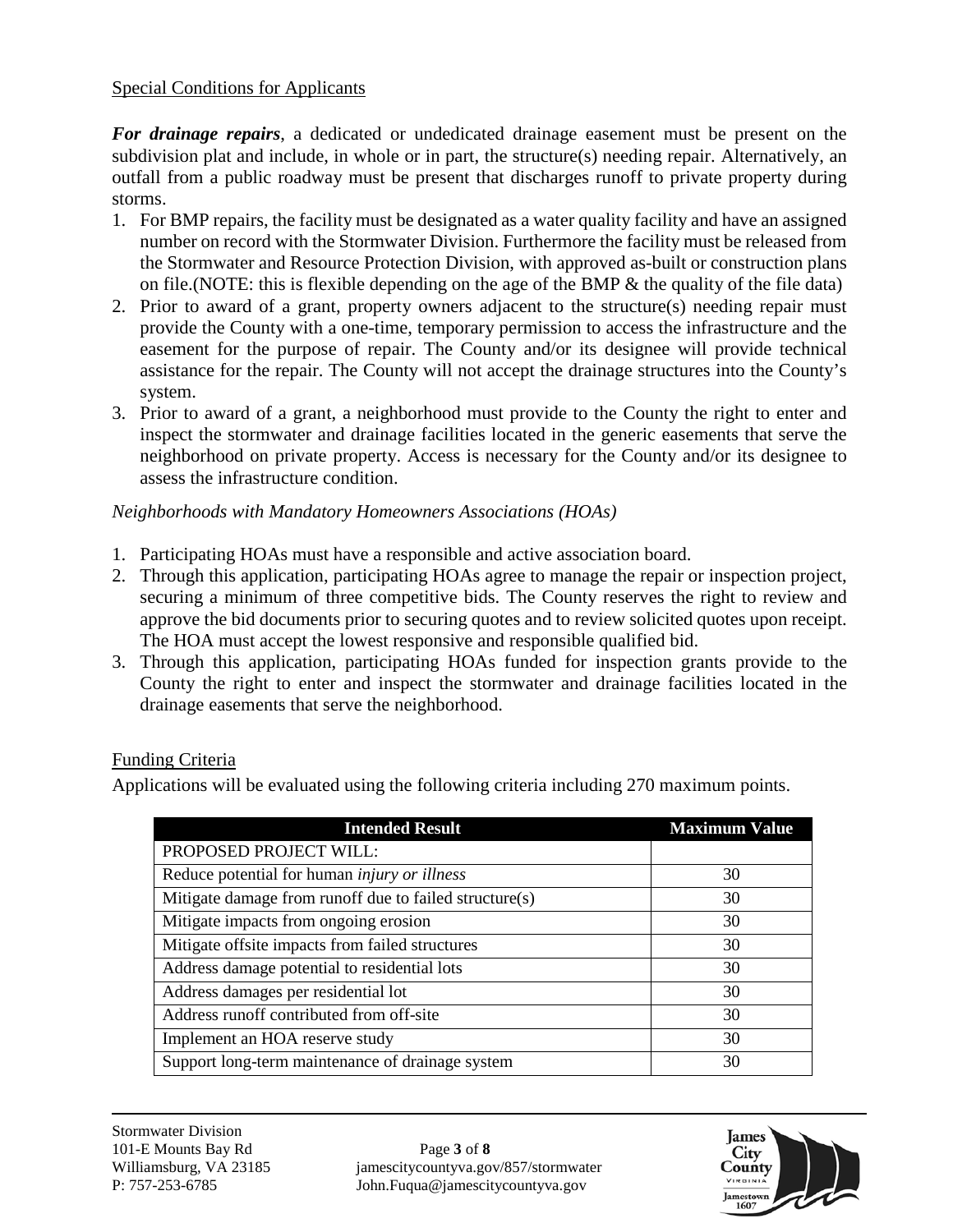## **Eligibility and Grant Amounts**

| <b>Category</b>                                       | <b>Inspection</b>                                                                                                               | <b>Maintenance &amp; Repairs</b>                                                                                                                                                                                            | <b>BMP</b> Maintenance &<br><b>Repair</b>                                                                                                          |
|-------------------------------------------------------|---------------------------------------------------------------------------------------------------------------------------------|-----------------------------------------------------------------------------------------------------------------------------------------------------------------------------------------------------------------------------|----------------------------------------------------------------------------------------------------------------------------------------------------|
| <b>Matching</b><br><b>Funding</b><br><b>Available</b> | Up to \$6,000 per award<br>75% - 25% split (JCC –<br>Owner)                                                                     | Minimum of \$2,500 up to<br>maximum of \$50,000 per<br>award<br>50%-50% split                                                                                                                                               | Minimum of \$2,500 up to<br>maximum of \$7,500 per<br>award<br>50%-50% split                                                                       |
| <b>Who Can</b><br>Apply?                              | Non-HOA Neighborhoods<br>$\bullet$<br><b>HOAs with Public Roads</b><br>$\bullet$<br><b>HOAs with Private Roads</b><br>$\bullet$ |                                                                                                                                                                                                                             |                                                                                                                                                    |
| Program<br><b>Description</b>                         | To aid drainage system<br>owners in the inventory,<br>inspection and<br>maintenance of their<br>facilities                      | To assist stormwater<br>facility owners in the<br>maintenance and repair of<br>system components                                                                                                                            | To assist stormwater<br>facility owners in the<br>maintenance and repair of<br>system components                                                   |
| <b>Examples</b>                                       | A map of drainage<br>structures with a<br>condition assessment for<br>each structure/<br>component                              | Replacement of broken<br>concrete, crushed pipes,<br>clearing of trees, resealing<br>inlets or manholes, etc.                                                                                                               | Replacing the trash rack,<br>sealing the riser, lining the<br>barrel, repairing emergency<br>and/or principal spillway,<br>planting a buffer, etc. |
| <b>Projects Not</b><br>Eligible                       | Facilities within the<br>VDOT right-of-way                                                                                      | Facilities within the<br>$\bullet$<br>VDOT right-of-way,<br>new drainage facilities<br>$\bullet$<br>not included in the<br>original development<br>plan and<br>projects disturbing one<br>$\bullet$<br>acre or more of area | Projects without a water<br>quality benefit                                                                                                        |

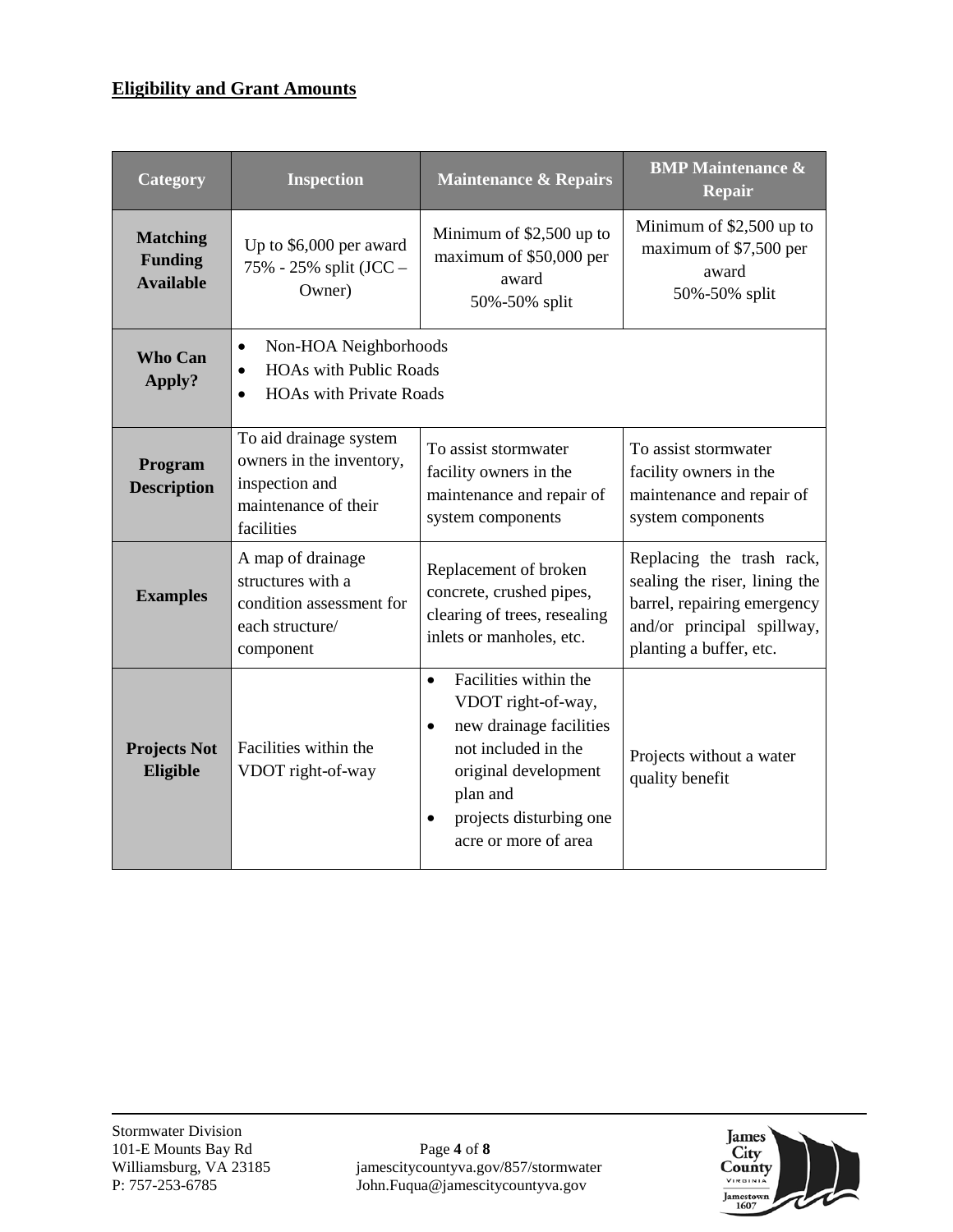| Clean Way                                                    | <b>Clean Water Heritage Grant</b>                                                                                                                                                                                                                  |
|--------------------------------------------------------------|----------------------------------------------------------------------------------------------------------------------------------------------------------------------------------------------------------------------------------------------------|
| ritage                                                       | <b>APPLICATIONS DUE SEPTEMBER 30, 2021</b>                                                                                                                                                                                                         |
| Restore & Protect                                            |                                                                                                                                                                                                                                                    |
| Project Title:                                               |                                                                                                                                                                                                                                                    |
| Name of<br>Organization:                                     |                                                                                                                                                                                                                                                    |
| Address:                                                     |                                                                                                                                                                                                                                                    |
| Contact<br>Person:                                           |                                                                                                                                                                                                                                                    |
| Email:                                                       |                                                                                                                                                                                                                                                    |
| Phone:                                                       |                                                                                                                                                                                                                                                    |
| Neighborhood (check one):<br>a.<br>Applying for (check one): | $\mbox{Non-HOA}$<br><b>HOA</b><br>If HOA: Does this neighborhood maintain the road system? $\begin{bmatrix} \text{Yes} \\ \text{Yes} \end{bmatrix}$<br>N <sub>o</sub><br>Inspection<br>Maintenance and Repair<br><b>BMP</b> Maintenance and Repair |
|                                                              |                                                                                                                                                                                                                                                    |
| <b>Project Description:</b><br>a.                            | Briefly describe the problem:                                                                                                                                                                                                                      |
| b.<br>$\mathbf{c}$ .                                         | Attach location map: JCC Real Estate System, Google Maps, Other<br>Is an easement present on the plat for the facilities in question?<br>Yes<br>No                                                                                                 |

d. Attach photographs of problem.

1) To whom is the easement dedicated?

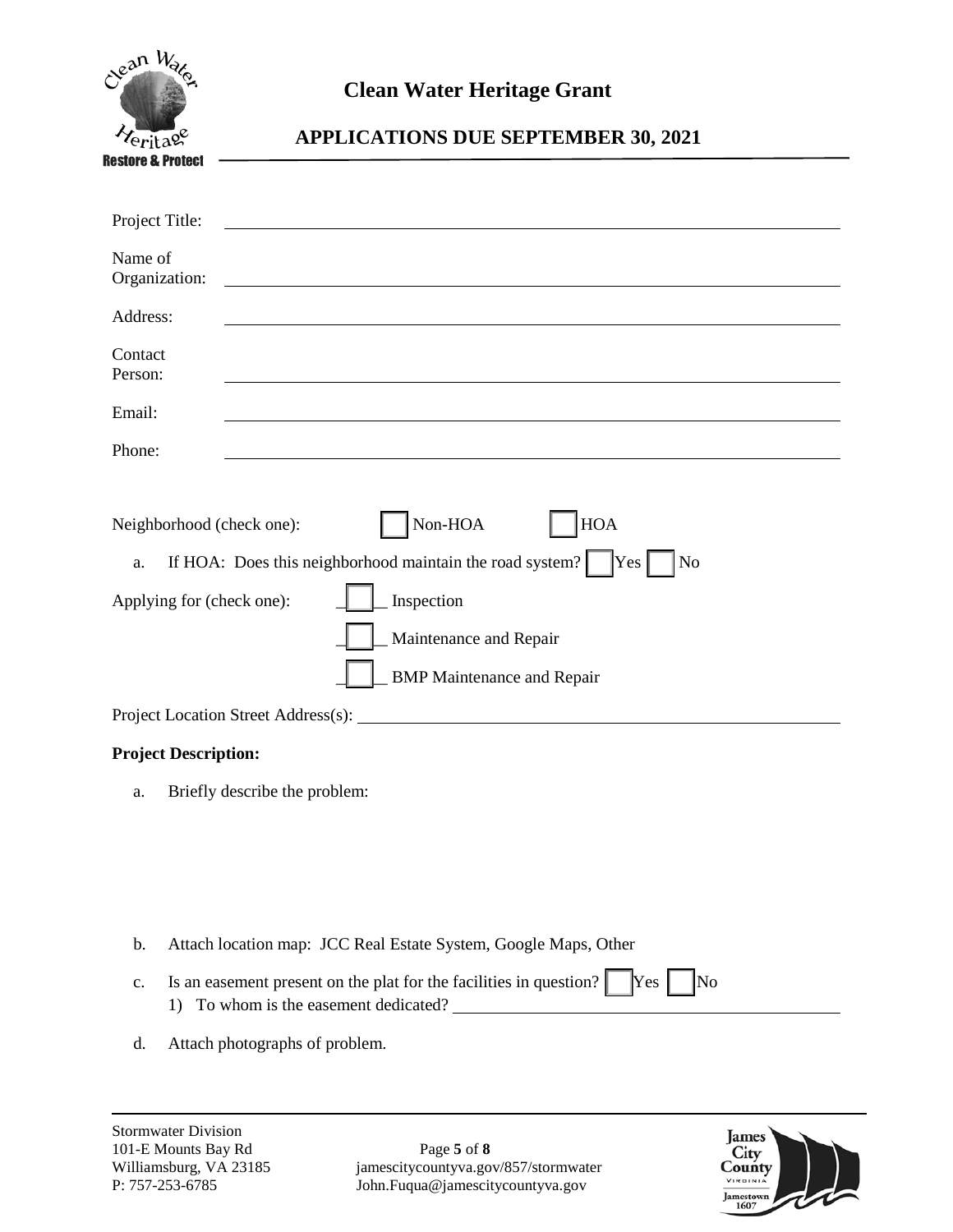| List any consultants (engineers, surveyors) providing services for this repair: |  |
|---------------------------------------------------------------------------------|--|
|---------------------------------------------------------------------------------|--|

| Name:                                                                                          |                                                                                                                                                                                                                                                                                                                                |
|------------------------------------------------------------------------------------------------|--------------------------------------------------------------------------------------------------------------------------------------------------------------------------------------------------------------------------------------------------------------------------------------------------------------------------------|
|                                                                                                |                                                                                                                                                                                                                                                                                                                                |
|                                                                                                |                                                                                                                                                                                                                                                                                                                                |
|                                                                                                |                                                                                                                                                                                                                                                                                                                                |
| Describe prior actions taken, if any, to address the problem or improve the facility.          |                                                                                                                                                                                                                                                                                                                                |
|                                                                                                |                                                                                                                                                                                                                                                                                                                                |
|                                                                                                |                                                                                                                                                                                                                                                                                                                                |
|                                                                                                | Estimated Project Cost (including any design, permitting, engineering costs): _____________________                                                                                                                                                                                                                            |
|                                                                                                |                                                                                                                                                                                                                                                                                                                                |
|                                                                                                |                                                                                                                                                                                                                                                                                                                                |
|                                                                                                |                                                                                                                                                                                                                                                                                                                                |
| HOA/neighborhood.                                                                              | I/We, the undersigned, certify that the information provided in this form is true and accurate to the best of                                                                                                                                                                                                                  |
|                                                                                                |                                                                                                                                                                                                                                                                                                                                |
|                                                                                                |                                                                                                                                                                                                                                                                                                                                |
|                                                                                                |                                                                                                                                                                                                                                                                                                                                |
| and/or its designee.                                                                           | For Non-HOA Applicants Only: I/We understand that work will not begin on any funded repair until the<br>County is in receipt of our, the property owners, documentation of available funds for the total project cost<br>and the necessary access permissions have been provided by the adjacent property owners to the County |
|                                                                                                |                                                                                                                                                                                                                                                                                                                                |
|                                                                                                |                                                                                                                                                                                                                                                                                                                                |
|                                                                                                |                                                                                                                                                                                                                                                                                                                                |
|                                                                                                |                                                                                                                                                                                                                                                                                                                                |
| <b>Stormwater Division</b><br>101-E Mounts Bay Rd<br>Williamsburg, VA 23185<br>P: 757-253-6785 | <b>James</b><br>Page 6 of 8<br>City<br>jamescitycountyva.gov/857/stormwater<br>County<br>VIRGINIA<br>John.Fuqua@jamescitycountyva.gov<br>Jamestown<br>1607                                                                                                                                                                     |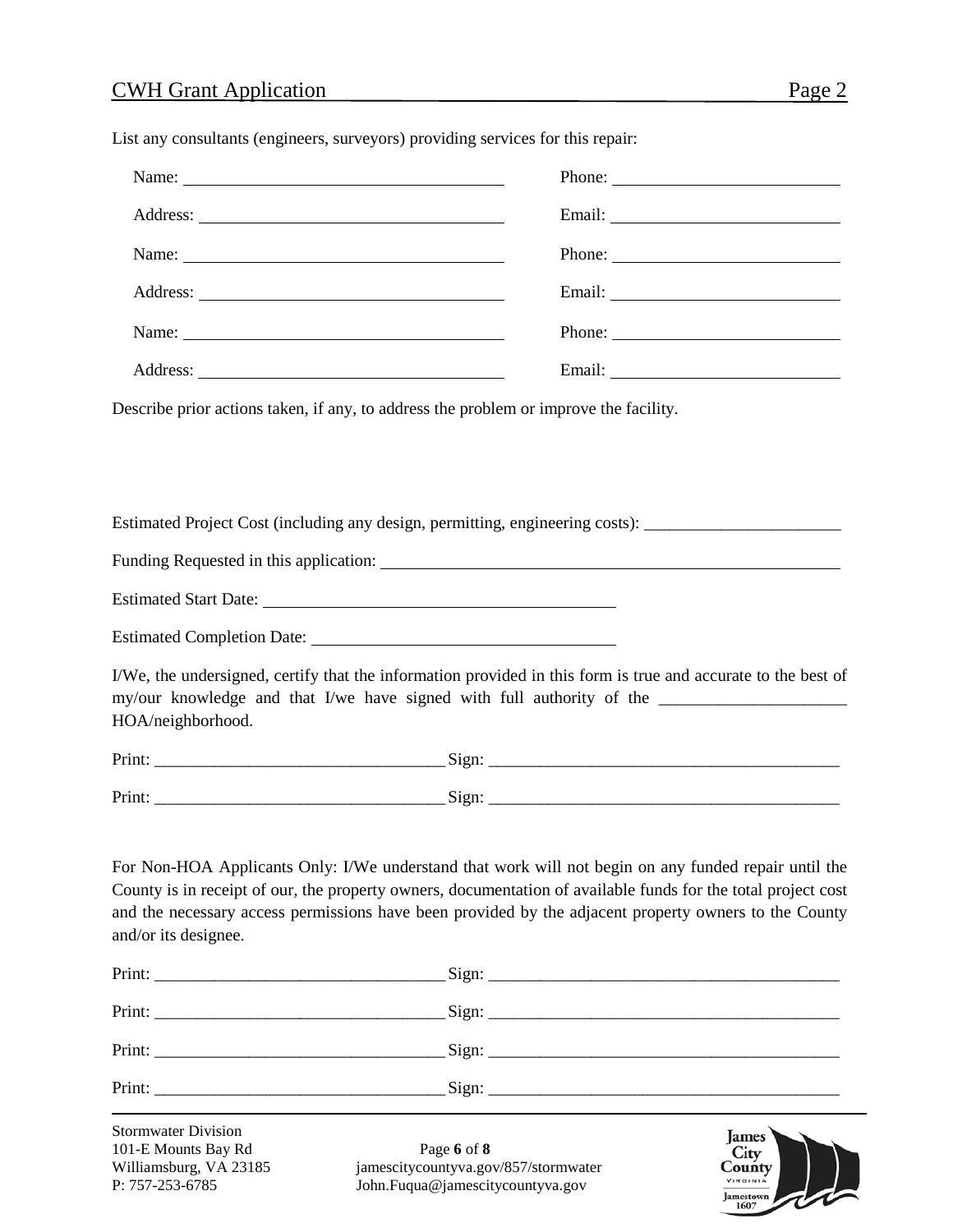# Application Checklist

- 1. Are you an authorized agent (authorized to sign contracts) of an HOA? yes $\Box$  no  $\Box$
- 2. If you are representing an HOA, is the HOA active (holds meetings, elects officers, collects dues, etc.)? yes □ no □
- 3. Are you an owner of private property on which the repair work is proposed? yes  $\Box$  no  $\Box$
- 4. If this application is for a drainage system repair, is the system designed to collect and convey stormwater from multiple properties? yes □ no
- 5. If this application is for a drainage system repair, is the drainage system within an easement or right of way owned by the Virginia Department of Transportation (VDOT)? yes  $\Box$  no  $\Box$
- 6. Have the proposed repairs been evaluated by a third party professional? yes  $\Box$  no  $\Box$ If yes, attach any report or summary to this application.
- 7. Is there a recorded easement or common area owned by the HOA at the location of the proposed repair work? yes □ no □
- 8. Is there an easement to provide for construction access to the location of the proposed repair work? yes□ no
- 9. Do any of the proposed repairs involve adding drainage structures to the existing drainage system? yes □ no □

10. What is the current balance of your community's reserve fund?  $\frac{1}{2}$ What percent is available for this effort?

- 11. Has any portion of the proposed repair work been initiated or contractually obligated?
- 12. Is the proposed work area within a wetlands, Resource Protection Area (RPA), conservation easement, or other restricted area? yes □ no □ yes □ no

| 13. Is a map or schematic of the problem or proposed improvement attached? $yes$ no $\Box$ |  |  |
|--------------------------------------------------------------------------------------------|--|--|
|--------------------------------------------------------------------------------------------|--|--|



 $\mathsf{yes} \Box \quad \mathsf{no} \Box$